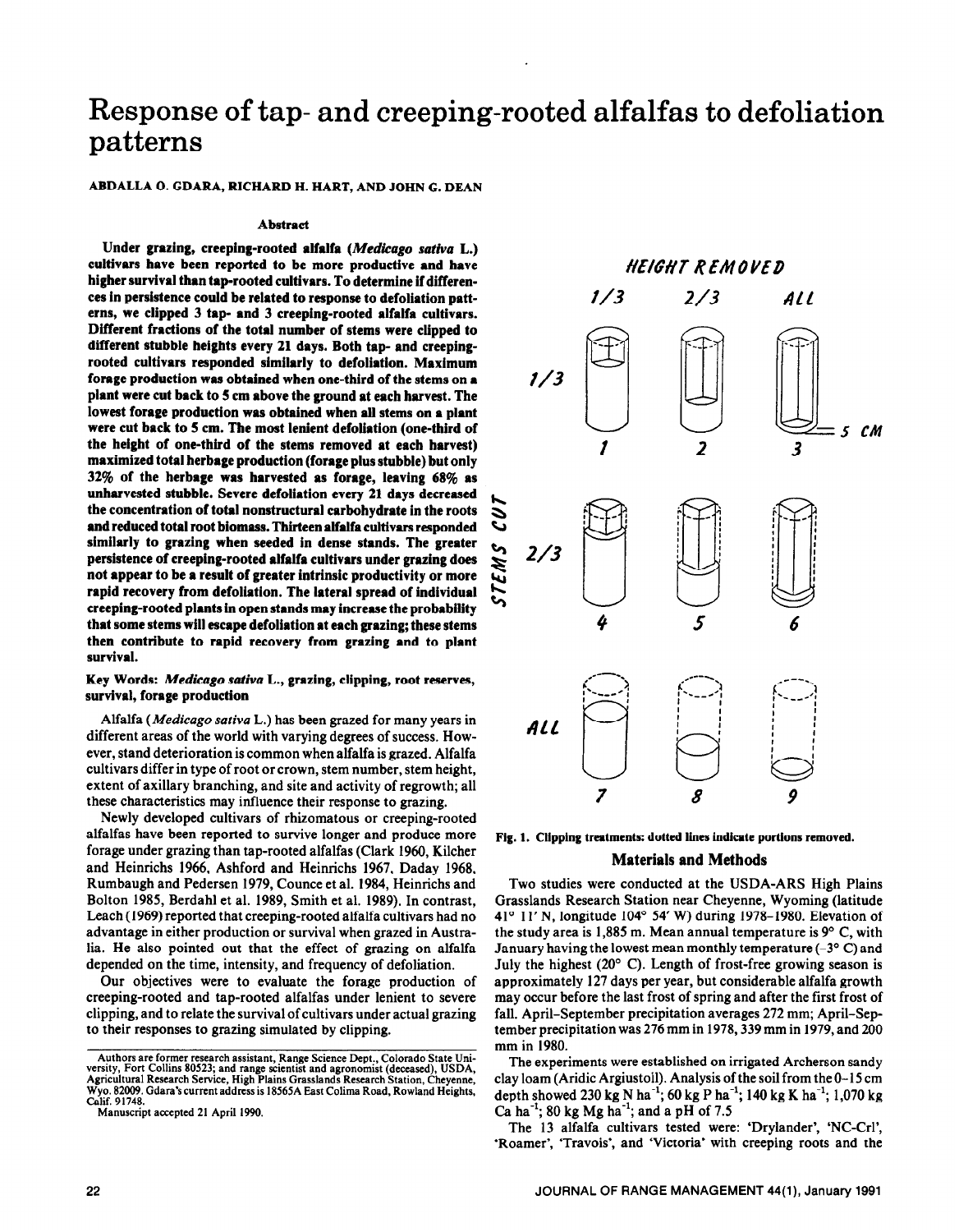|                 | - Treatment number |                              |                  |       |                              |              |                                           |                               |     |      |  |
|-----------------|--------------------|------------------------------|------------------|-------|------------------------------|--------------|-------------------------------------------|-------------------------------|-----|------|--|
|                 | (1)                | (2)                          | (3)              | (4)   | (5)                          | (6)          | (7)                                       | (8)                           | (9) |      |  |
|                 |                    | $--- 1/3$ of stems cut $---$ |                  |       | $--- 2/3$ of stems cut $---$ |              |                                           | - All stems cut - -<br>------ |     |      |  |
|                 |                    |                              |                  |       |                              |              | Fraction of height (above 5 cm) removed - |                               |     |      |  |
| Cultivar        | 1/3                | 2/3                          | All              | 1/3   | 2/3                          | All          | 1/3                                       | 2/3                           | All | Mean |  |
|                 |                    |                              |                  |       |                              | $g$ /plant - |                                           |                               |     |      |  |
| Creeping-rooted |                    |                              |                  |       |                              |              |                                           |                               |     |      |  |
| Drylander       | 34a                | 82ab                         | 149ab            | 52a   | 77a                          | 69a          | 41a                                       | 37a                           | 28a | 63A  |  |
| Roamer          | 50a                | 123a                         | 169а             | 71a   | 69a                          | 61a          | 52a                                       | 32a                           | 34a | 73A  |  |
| Travois         | 40a                | 61b                          | 102b             | 79a   | 71a                          | 71a          | 52a                                       | 40a                           | 45a | 60A  |  |
| Tap-rooted      |                    |                              |                  |       |                              |              |                                           |                               |     |      |  |
| Agate           | 43a                | 63 <sub>b</sub>              | 107 <sub>b</sub> | 45a   | 6la                          | 72a          | 43а                                       | 43a                           | 34a | 60A  |  |
| Vernal          | 36a                | 90ab                         | 119ab            | 40a   | 63а                          | 88a          | 51a                                       | 38a                           | 42a | 64A  |  |
| <b>WL 307</b>   | 21a                | 45b                          | 129a             | 48a   | 74a                          | 71a          | 47a                                       | 4la                           | 32a | 56A  |  |
| Mean            | 36D                | 77B                          | 127A             | 56BCD | 69BC                         | 72B          | 48CD                                      | 39D                           | 36D |      |  |

**Table 1. Total dry matter harvested from 3 creeping-rooted and 3 tap-rooted alfalfa cultivars under 9 cutting treatments during 1979 (3 cuts).** 

aJA **Cultivar X** treatment **means in the same column followed by the same lower-case** letter and **cutting treatment or cultivar means followed by the same upper-case letter are not**   $significantly different (0.05 level, Tukey's Test).$ 

ability to produce stems on these creeping or laterally spreading roots: 'Teton' with rhizomes; and 'Agate', 'Baker', 'Kanza', 'Ramsey', 'Riley', 'Vernal', and 'WL307' with taproot systems.

#### **The Clipping Experiment**

Six alfalfa cultivars (Drylander, Roamer, Travois, Agate, Vernal, and WL307) were seeded in the greenhouse on 10 June 1978 in sandy loam soil in clay pots 15 cm across and 15 cm deep. The seeds were scarified and inoculated with *Rhizobium* immediately before planting 1 seed per pot. Forty-five days after seeding, the plants were transplanted to the field. Each plot of 1  $m<sup>2</sup>$  consisted of 2 plants spaced 30 cm apart. A randomized complete block design with 4 replications was used. Each replication contained 54 plots (6 cultivars  $\times$  9 treatments).

Clipping treatments were classified according to the fraction of the total number of stems that were clipped  $(1/3, 2/3,$  or all) and the fraction of the height above 5 cm that was removed from the clipped stems  $(1/3, 2/3, \text{ or all})$ . Combinations of number of stems clipped and height of clipping produced 9 cutting treatments (Fig. 1).

Plants were clipped 4 June, 28 June, and 19 July in 1979; a severe hailstorm 31 July removed all top growth to ground level and precluded further clipping. In 1980, plants were clipped 28 May, 18 June, 9 and 30 July, and 19 August, and the aftermath remaining after the last clipping was harvested to ground level on 3 September. Clipped forage was dried 48 hr at  $70^{\circ}$  C, and the dry weight was recorded.

In both years, the alfalfa plants were first clipped at 10% bloom; Smith (1972) concluded grazing should be delayed until this stage to maintain productive stands. The optimum interval between defoliations is 35-45 days (Smith 1972, Irvine and McElgunn 1982), but the 21-day interval was chosen to increase defoliation stress and accelerate the response to clipping.

Crowns on each plant under treatments 1 through 6 were divided into 3 equal sectors. Under treatments 1, 2, and 3, we clipped all stems from sector 1 at the first clipping, sector 2 at the second clipping, sector 3 at the third, sector 1 at the fourth, and sector 2 at the fifth. Under treatments 4, 5, and 6, we clipped all stems from sectors 1 and 2 at the first clipping, sectors 3 and 1 at the second clipping, sectors 2 and 3 at the third, etc. Under treatments, 7, 8, and 9 all stems were clipped at each clipping.

At the end of the experiment, on 10 September 1980, main crowns and tap roots to a depth of 30 cm were collected from all tap-rooted plants. Samples of creeping roots were randomly selected on creeping-rooted plants. The samples were dried and analysed for total nonstructural carbohydrate (TNC) by a modification of the method of Smith (1969). Amylglucodiase enzyme was used to hydrolyse starch and a colormetric procedure was used to determine reducing power.

|                 | Treatment number |      |                              |      |                              |                                                      |       |                         |                 |      |  |
|-----------------|------------------|------|------------------------------|------|------------------------------|------------------------------------------------------|-------|-------------------------|-----------------|------|--|
|                 | (1)              | (2)  | (3)                          | (4)  | (5)                          | (6)                                                  | (7)   | (8)                     | (9)             |      |  |
|                 |                  |      | $--- 1/3$ of stems cut $---$ |      | $--- 2/3$ of stems cut $---$ |                                                      |       | $--- -$ All stems cut - |                 |      |  |
|                 |                  |      |                              |      |                              | - Fraction of height (above 5 cm) removed $--------$ |       |                         |                 |      |  |
| Cultivar        | 1/3              | 2/3  | All                          | 1/3  | 2/3                          | All                                                  | 1/3   | 2/3                     | All             | Mean |  |
|                 |                  |      |                              |      |                              | $g$ /plant -                                         |       |                         |                 |      |  |
| Creeping-rooted |                  |      |                              |      |                              |                                                      |       |                         |                 |      |  |
| Drylander       | 220              | 306  | 382                          | 256  | 272                          | 231                                                  | 256   | 85                      | 66              | 230  |  |
| Roamer          | 171              | 354  | 494                          | 306  | 244                          | 208                                                  | 269   | 86                      | 76              | 245  |  |
| Travois         | 156              | 362  | 341                          | 319  | 268                          | 251                                                  | 180   | 79                      | 92              | 228  |  |
| Tap-rooted      |                  |      |                              |      |                              |                                                      |       |                         |                 |      |  |
| Agate           | 209              | 242  | 423                          | 203  | 278                          | 285                                                  | 166   | 120                     | 83              | 232  |  |
| Vernal          | 158              | 381  | 349                          | 244  | 226                          | 206                                                  | 279   | 134                     | 85              | 229  |  |
| <b>WL 307</b>   | 152              | 205  | 377                          | 233  | 256                          | 342                                                  | 236   | 72                      | 58              | 215  |  |
| Mean            | 178C             | 308B | 394A                         | 260B | 257B                         | 254BC                                                | 231BC | 96D                     | 77 <sub>D</sub> |      |  |

Table 2. Total dry matter harvested from 3 creeping-rooted and 3 tap-rooted alfalfa cultivars under 9 cutting treatments during 1980 (5 cuts).

A,B **Cutting treatment means followed by the same upper-case letter are not significantly different (0.05 level, Tukey's Test). Cultivar and cultivar X treatment means are not significantly different.**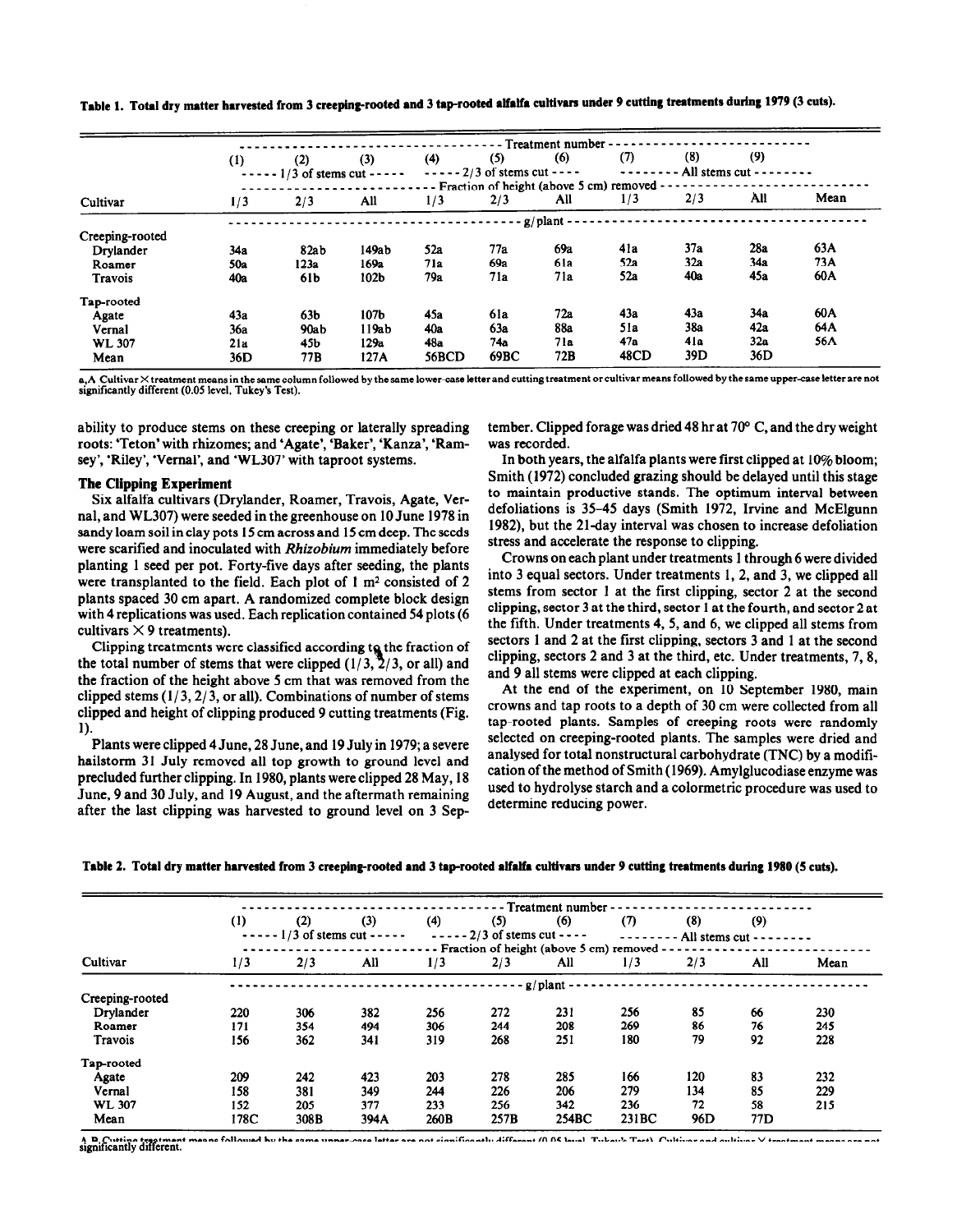Table 3. Aftermath dry matter harvested **from 3 creeping-rooted and 3 tap-rooted alfalfa cultivars following 5 cuts under 9 cutting treatments in 1980.** 

|                 | - Treatment number -                                  |      |                                             |      |                               |     |      |                 |                               |      |  |  |
|-----------------|-------------------------------------------------------|------|---------------------------------------------|------|-------------------------------|-----|------|-----------------|-------------------------------|------|--|--|
|                 | (1)                                                   | (2)  | (3)                                         | (4)  | (5)                           | (6) | (7)  | (8)             | (9)                           |      |  |  |
|                 |                                                       |      | $\cdots$ - - - - 1/3 of stems cut - - - - - |      | $------2/3$ of stems cut ---- |     |      |                 | $--- - -$ All stems cut $---$ |      |  |  |
|                 | - - Fraction of height (above 5 cm) removed - $\cdot$ |      |                                             |      |                               |     |      |                 |                               |      |  |  |
| Cultivar        | 1/3                                                   | 2/3  | All                                         | 1/3  | 2/3                           | All | 1/3  | 2/3             | All                           | Mean |  |  |
|                 | $g$ /plant $\cdot$                                    |      |                                             |      |                               |     |      |                 |                               |      |  |  |
| Creeping-rooted |                                                       |      |                                             |      |                               |     |      |                 |                               |      |  |  |
| Drylander       | 473                                                   | 179  | 124                                         | 206  | 103                           | 64  | 173  | 36              | 18                            | 153  |  |  |
| Roamer          | 333                                                   | 199  | 123                                         | 272  | 67                            | 48  | 150  | 35              | 19                            | 139  |  |  |
| Travois         | 265                                                   | 181  | 72                                          | 229  | 84                            | 65  | 76   | 39              | 18                            | 114  |  |  |
| Tap-rooted      |                                                       |      |                                             |      |                               |     |      |                 |                               |      |  |  |
| Agate           | 453                                                   | 111  | 80                                          | 196  | 83                            | 60  | 118  | 28              | 15                            | 129  |  |  |
| Vernal          | 169                                                   | 212  | 77                                          | 169  | 63                            | 35  | 206  | 32              | 17                            | 142  |  |  |
| WL 307          | 314                                                   | 96   | 75                                          | 187  | 56                            | 58  | 157  | 14              | 15                            | 108  |  |  |
| Mean            | 368A                                                  | 163B | 92BC                                        | 210B | 76C                           | 55C | 147B | 31 <sup>C</sup> | 17 <sub>C</sub>               |      |  |  |

A,B Cutting treatment means followed by the same upper-case letter are not significantly different (0.05 level, Tukey's Test). Cultivar and cultivar × treatment means are not<br>significantly different.

## **The Grazing Study**

All 13 alfalfa cultivars were used in this study. They were drillseeded in June 1978 in the field at 7 kg/ ha of pure live seed. Plots consisted of 5 rows 8 m long and 25 cm apart, in a randomized complete block design with 5 replications. Ranger alfalfa was seeded around the outside of the plot area to create a total area of alfalfa of 0.3 ha.

This area was grazed by 3 ewes on 25-29 June, and 2-7 and 9- 14 July 1979; all remaining forage was clipped with a rotary mower 16 July and the area was grazed again 8-29 August. In 1980, the area was grazed by 5 ewes 27 May-14 June, 7-25 July, and 18-31 August. Stocking rates were equivalent to 11 animal-months/ ha during the 1979 growing season and 26 animal-months/ ha during the 1980 growing season. Ewes weighed 55 to 70 kg each. The percentage of row covered by plant crowns (basal cover) was estimated visually on 4 permanent l-m plots in each of the 3 center rows of each plot on 18 September 1978,16 June and 22 September 1979, and 22 May and 20 September 1980.

## Data **Analysis**

Analyses of variance and F-tests were performed on the forage dry matter yields of 1979, 1980, and both years together; on aftermath yields of 1980; on row cover; and on the TNC data. Tukey's test at the 0.05 level was used to separate means.

Row cover at the end of the 1980 grazing season was analyzed by covariance, using 1978 row cover as the covariate. Adjusted means were separated by Tukey's test at the 0.05 level.

## **Results**

## **Yield, Survival, and Root TNC Concentration under Clipping**

In 1979 treatment 3, in which one-third of the stems of each plant were cut at 5 cm above ground level while the other two-thirds were left uncut at each of the 3 clipping dates, produced the greatest forage dry matter (DM) yield (Table I). Production was significantly reduced below treatment 3 when only two-thirds of the height was removed from one-third of the stems at each harvest (treatment 2). Cutting two-thirds of the stems at each harvest (treatments 4,5, and 6) produced the same amount of forage DM as treatment 2, regardless of the fraction of height removed. Cutting all stems at each harvest (treatments 7,8, and 9) produced no more forage DM, again regardless of height, than removing only one-third of the height of one-third of the stems at each harvest (treatment 1).

No significant differences were found among cultivar means. The only significant interaction found was among cultivars and treatments 2 and 3. Under both treatments, Roamer produced more forage than Agate or Travois, but under treatment 2 Roamer also produced more than WL 307.

In 1980, clipping effects on yield (Table 2) were similar to those in 1979. Treatment 3 again produced the highest forage yield, followed by treatments 2,4,5, and 6, which were not significantly different. But in 1980, removing one-third of the height of all stems on each plant (treatment 7) produced as much forage as any treatment except treatment 3 and more forage than removing two-thirds or all of the height from all the stems (treatments 8 and 9). Differences among cultivars and the cultivar  $\times$  treatment interaction were not significant.

All 6 cultivars under all treatments produced higher forage DM yields from the first 3 cuttings in 1980 than in 1979 when only 3 cuttings were taken. Mean yields from 3 cuts were 142 and 62 g/plant, respectively. Plants were a year older in 1980 and capable of much high@ yields. All plants established in 1978 survived through 1980, regardless of clipping treatment.

The most lenient cutting treatment, treatment 1, was also the least productive treatment in 1979, and in 1980 produced more forage than only treatments 8 and 9. Most of the production under treatment 1 remained in the uncut stubble, which contained more DM than that of any other treatment at the end of the season (Table 3). Less DM remained in stubble when two-thirds or all of the height of cut stems was removed than when only one third was removed, and when two-thirds or all of the stems were harvested rather than only one-third. No significant differences were found among stubble yields of the 6 cultivars.

Cultivars and the cultivar  $\times$  treatment interaction had no effect on total nonstructural carbohydrate (TNC) concentrations in roots. Roots from treatment 1 had the highest TNC concentration of 42.5%, followed by treatment 7 with 42.2%; 2,41.8%; 4,41.4%; 3,40.8%; 5, 39.9%; 6, 38.9%; 8, 35.1%; and 9, 33.6%. Concentrations of TNC under treatments 8 and 9, the most severe cutting treatments, were significantly less than concentrations under other treatments.

Although roots of adjacent plants were so intermingled that an accurate root weight could not be obtainable, field observations indicated that root systems of all alfalfa cultivars tested became much smaller under more intensive clipping. Cutting alfalfa every 3 weeks not only reduced the rate of regrowth and decreased the yield, but also decreased the TNC concentration and reduced root growth which together reduced the total amount of TNC in the roots.

## Cover under Grazing

Data collected in 1978 on stand establishment indicated significant differences among alfalfa cultivars. Crowns of WL 307 pro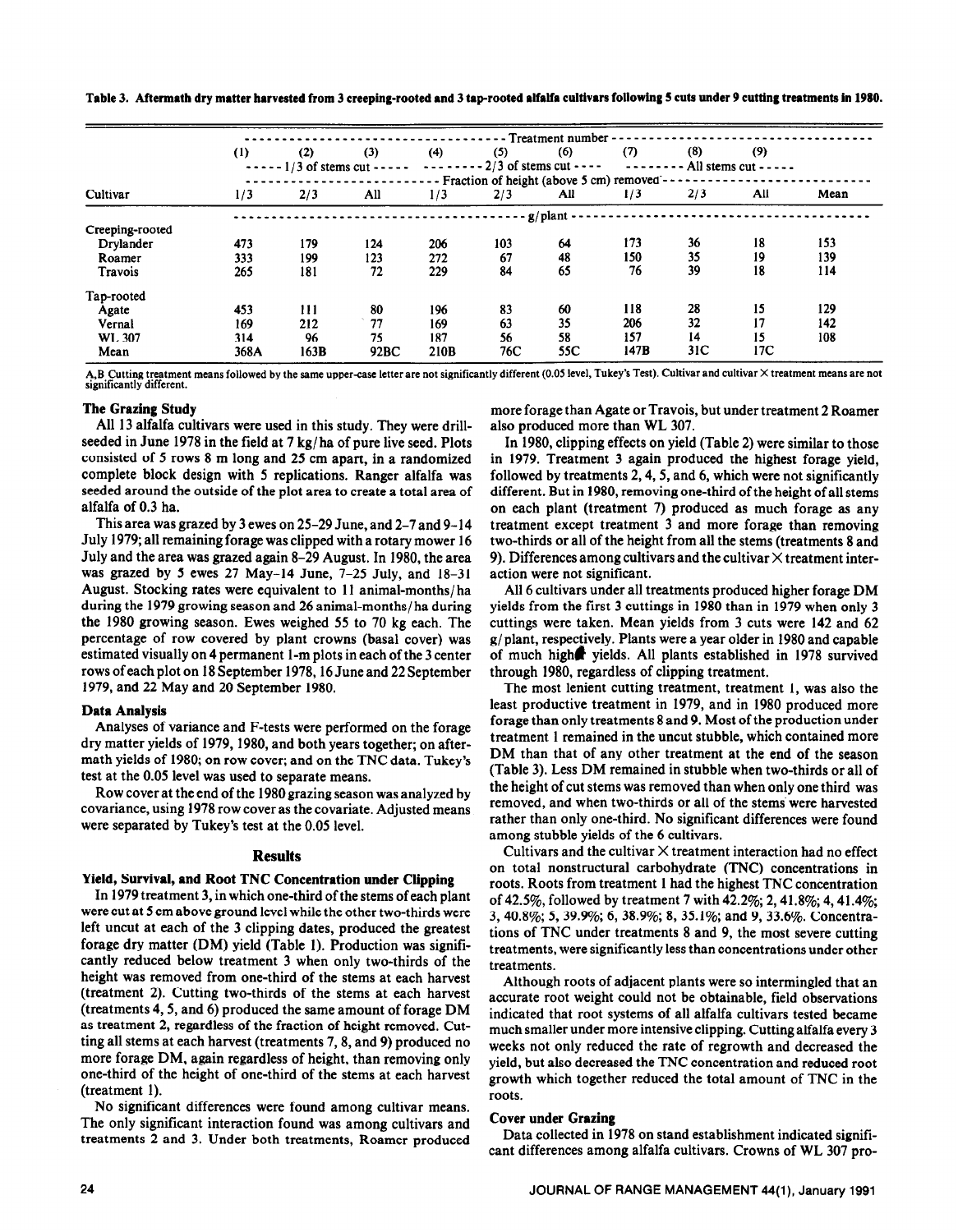duced the highest percentage of basal cover in the row, Riley the least, and Ramsey, Vernal, NC-Crl, Roamer, Agate, Victoria, Travois, Kanza, Drylander, Baker, and Teton intermediate, with no differences among them (Table 4).

**Table 4. Proportion of row covered by crowns of 6** creeping-rooted **and 7**  tap-rooted alfalfa cultivars, 1978-1980.

|                 |                    |      | - - - - 1979 - - - - | $-----1980-$ |    |                                                      |  |  |  |
|-----------------|--------------------|------|----------------------|--------------|----|------------------------------------------------------|--|--|--|
|                 |                    | Pre- | Post-                | Pre-         |    | - Post-grazing -                                     |  |  |  |
| Cultivar        | 1978               |      |                      |              |    | grazing grazing grazing Actual Adjusted <sup>1</sup> |  |  |  |
|                 | $---%$ Row cover - |      |                      |              |    |                                                      |  |  |  |
| Creeping-rooted |                    |      |                      |              |    |                                                      |  |  |  |
| Drvlander       | 62bc               | 47   | 47                   | 50           | 48 | 48b                                                  |  |  |  |
| $NC-Crl$        | 69Ь                | 47   | 51                   | 59           | 50 | 51ab                                                 |  |  |  |
| Roamer          | 68b                | 47   | 51                   | 61           | 48 | 50ab                                                 |  |  |  |
| Teton           | 61bc               | 56   | 56                   | 66           | 53 | 50ab                                                 |  |  |  |
| Travois         | 63bc               | 64   | 59                   | 72           | 55 | 48b                                                  |  |  |  |
| Victoria        | 64bc               | 53   | 47                   | 54           | 43 | 48b                                                  |  |  |  |
| Tap-rooted      |                    |      |                      |              |    |                                                      |  |  |  |
| Agate           | 63bc               | 50   | 48                   | 59           | 53 | 50ab                                                 |  |  |  |
| Baker           | 61bc               | 36   | 37                   | 44           | 38 | 48b                                                  |  |  |  |
| Kanza           | 63bc               | 38   | 44                   | 50           | 46 | 52ab                                                 |  |  |  |
| Ramsey          | 70Ь                | 51   | 63                   | 62           | 55 | 52ab                                                 |  |  |  |
| Riley           | 57c                | 34   | 37                   | 41           | 36 | 48b                                                  |  |  |  |
| Vernal          | 69b                | 52   | 54                   | 64           | 56 | 51ab                                                 |  |  |  |
| WL 307          | 83а                | 70   | 69                   | 75           | 67 | 56a                                                  |  |  |  |

**'Adjusted for initial differences in row cover. a**,b Means or adjusted means in the same column followed by the same letter are not <br>significantly different (0.05 level, Tukey's Test). Unadjusted means in 1979 and 1980 **were not analysed.** 

During the 1979 growing season, when the study area was grazed at a stocking rate of 11 animal-months/ ha, sheep grazed primarily on leaves and branches; thick stems were left ungrazed and were removed by clipping. Sheep were observed to prefer Drylander and Travois first; Agate, Kanza and WL 307 last; and other cultivars in between. This result seems to be related to the thinner stems of Drylander and Travois, which are creeping-rooted cultivars, compared to the thick stems of Agate, Kanza and WL 307, which are tap-rooted cultivars.

During the 1980 growing season, when the study area was grazed at 26 animal-months/ ha, sheep grazed the alfalfa plants more heavily than in 1979. Although they grazed on leaves and branches first, stems also were grazed. No appreciable amount of stubble was left at the end of each grazing period in 1980, although some stubble had been left after grazing and before clipping in 1979.

After 2 years of grazing, WL-307 (tap-rooted) had maintained more basal cover in the row (adjusted for 1978 levels) than Drylander, Travois, Victoria (all creeping-rooted), Baker, or Riley (both tap-rooted). All other cultivars were intermediate, with no differences among them.

## **Discussion and Conclusions**

Folkins et al. (1961) reported that the yield of creeping-rooted Rhizoma was not significantly different from that of tap-rooted 'Grimm' over 5 years. Irvine and McElgunn (1982) reported that yields of tap-rooted 'Beaver'alfalfa were not significantly different from yields of creeping-rooted Roamer. On the other hand, Langille et al. (1965) found that Rhizoma yielded more than tap-rooted 'DuPuits' when the first cut was taken at a pre-bud stage followed by 2 cuts at the 50% flowering stage. Among tap-rooted cultivars, Kehr et al. (1963) found that adapted narrow-crowned alfalfa cultivars generally produced higher yields than did broad-crowned or creeping-rooted cultivars. Broad-crowned alfalfa cultivars were found to persist better than narrow-crowned cultivars under shorter intervals between harvests (Jung et al. 1969; Jones 1971). Yields

**JOURNAL OF RANGE MANAGEMENT 44(1), January 1991** 25

of alfalfa cultivars may show a strong cultivar  $\times$  defoliation frequency interaction, particularly if **cultivars** vary in their adaptation to the area where they are tested.

As expected, forage production declined as intensity of defoliation increased (Graber et al. 1927, Smith 1972, Irvine and McElgunn 1982). But all cultivars, tap- or creeping-rooted, responded the same.

Again as expected, TNC concentrations in roots decreased as the intensity of defoliation increased (Graber et al. 1927, Smith 1972, Chatterton et al. 1974). TNC reserves in the roots of alfalfa plants are used to produce new top growth, and the decrease in TNC concentration continues until the plant has produced about 15 to 20 cm of new top growth (Smith 1972). Frequent or prolonged grazing does not permit enough top growth to persist for long enough to restore root carbohydrates, slowing recovery from defoliation and reducing forage production and plant survival. These effects can persist into the following year (Allen et al. 1986a and 1986b). But we found no differences among individual cultivars or between tap- and creeping-rooted cultivars.

Our study revealed no significant differences in forage production, survival, or root TNC concentrations between creeping- and tap-rooted alfalfas. Yet survival of the creeping-rooted cultivars 'Nomad' and 'Rhizoma,'after 7 years of grazing at Grouse Creek, Utah, was much better than that of 'Ladak', the only tap-rooted M. *sutiva* cultivar to survive (Rumbaugh and Pedersen 1979). Twice as many plants of Rhizoma and 5 iimes as many plants of Nomad survived as plants of Ladak. Survival of the creeping-rooted Travois was as great as that of any tap-rooted cultivar, and better than that of 7 of the 21 tap-rooted cultivars, after 2 years of grazing (Counce et al. 1984). Berdahl et al. (1989) included several of the cultivars in our study in their study of 17-year-old alfalfa stands near Mandan, North Dakota. Mean survival of creeping-rooted Drylander, Roamer, and Travois was 6.0 plants/m<sup>2</sup>, vs a mean of 2.0 plants/m<sup>2</sup> for Baker, Kanza, Ramsey, and Riley. Smith et al. (1989) reported that, after 3 years of grazing in Georgia, 6-9 plants/ m2 of tap-roqted hay-type alfalfas (Apollo and Florida 77) survived, vs 40-48 plants/ $m^2$  of creeping-rooted grazing type alfalfas (Travois, Spredor II, and GA-GC).

Greater survival qf creeping-rooted alfalfas may be related less to an intrinsic capacity to recover from grazing than to the probability of escaping omplete defoliation. In the clipping study, creeping-rooted cultivars produced stems as far as 2 m from the original plant. Under range conditions, plants may be widely spaced; Rumbaugh and Pedersen (1979) and Rosenstock and Stevens (1989) reported stands of 1.6 to 3.8 and 0.5 to 2.5 plants/ m2 respectively, comparable to our spacing of 2 plants/ $m^2$ . In such an open stand, the probability that some stems on each plant would remain ungrazed at each grazing event would be increased, although other stems might be completely removed. This is the defoliation pattern imposed in treatments 1 through 6, which produced higher yields and TNC concentrations than treatments 7 through 9 in which all stems were defoliated simultaneously. Treatments 7, 8, and 9 resemble the way in which narrow-crowned, tap-rooted alfalfas are defoliated under grazing.

Pitelka and Ashmun (1985) concluded that formation of spreading clones via rhizomes or stolons favored higher rates of survival and more rapid recovery after defoliation in many species of perennial plants, including grasses, legumes, and other forbs. Cook (1985) stated "Sources of mortality that are intense but local in space would favor clonal reproduction. The effects of herbivores . . . might operate in this way." Jeffries (1984) concluded that the probability of damage to a plant from grazing decreases as the number of stems or tillers increase. Gosse et al. (1988) suggested that competition among alfalfa stems for light may limit growth when stem densities are high; this is more likely to happen with